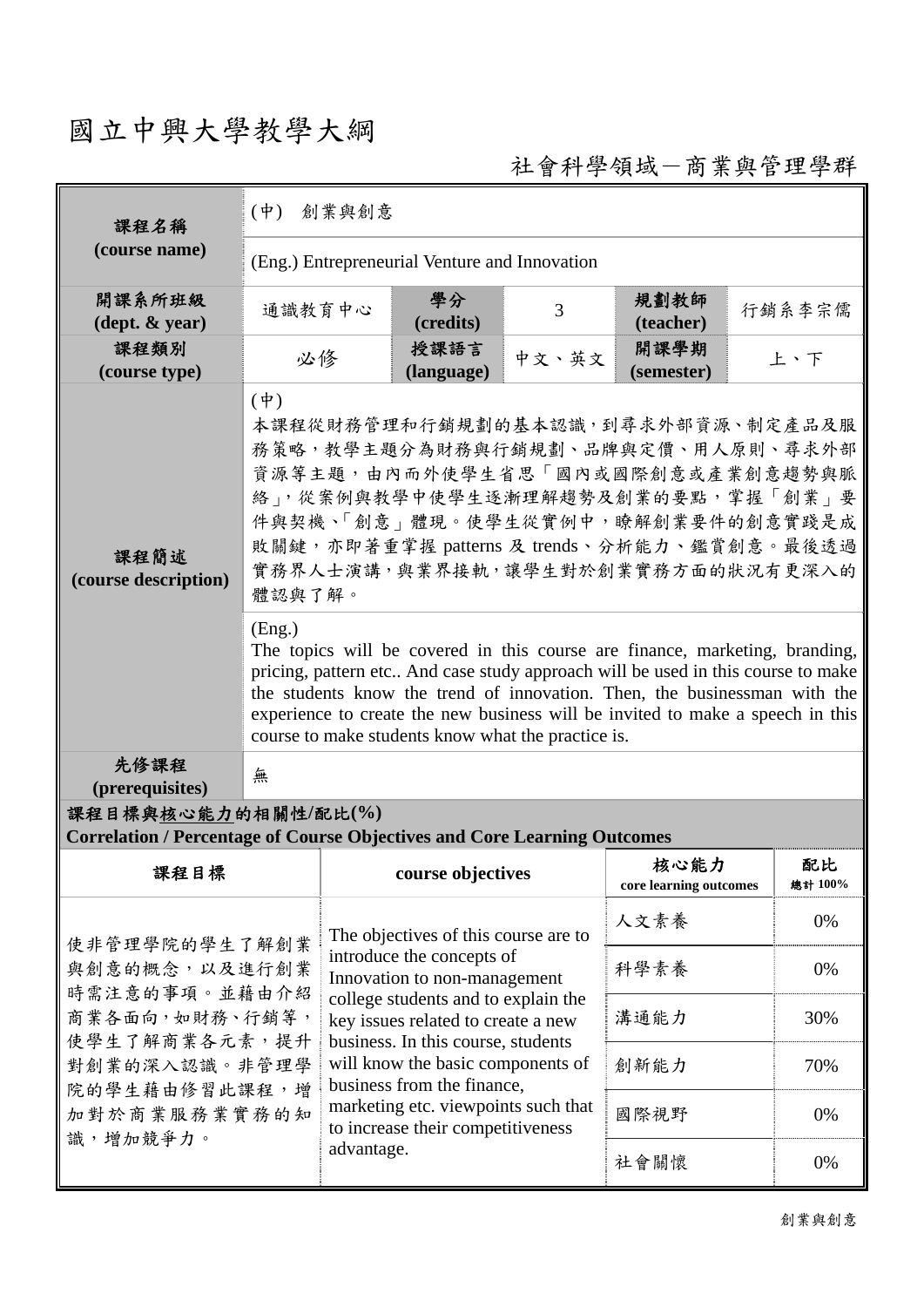## 課程目標之教學方法與評量方式

**Teaching Strategies and Assessment Methods for Course Objectives**

| 課程目標 | 教學方法        | 評量方式                                   |
|------|-------------|----------------------------------------|
| 同上段  | 講授<br>討論/報告 | <sup> </sup> 小考、上台報告、期中考、期末考各<br>估四分之一 |

授課內容(單元名稱與內容、習作**/**考試進度、備註) **(course content and homework/tests schedule)** 

| 週次             | 授<br>課<br>大<br>綱     | 教師姓名 |
|----------------|----------------------|------|
| $\mathbf{1}$   | 課程簡介                 |      |
| $\overline{2}$ | 創業的要件                |      |
| $\overline{3}$ | 財務規劃                 |      |
| $\overline{4}$ | 行銷規劃                 |      |
| 5              | 地點選擇                 |      |
| 6              | 創意產業實例探討 - 食品業之創業與創意 |      |
| $\tau$         | 前、後台管理               |      |
| 8              | 競爭者分析                |      |
| 9              | 期中考 (書面及上台報告)        |      |
| 10             | 聘僱原則簡介               |      |
| 11             | 品牌創造                 |      |
| 12             | 創意產業實例探討 - 科技業之創業與創意 |      |
| 13             | 定價策略                 |      |
| 14             | 售後服務                 |      |
| 15             | 創意產業實例探討 - 服務業之創業與創意 |      |
| 16             | 如何尋求外部資源             |      |
| 17             | 產品、服務策略              |      |
| 18             | 期末考 (書面及上台報告)        |      |

## 教科書**&**參考書目(書名、作者、書局、代理商、說明)

**(textbook & other references)**

創業管理-策略與資源,原著 Marc J. Dollinger,翻譯 李書政·張邵農(2006,總代理,智勝文化)

課程教材(教師個人網址請列在本校內之網址)

**(teaching aids & teacher's website)** 

教師自編講義

課程輔導時間**(office hours)**